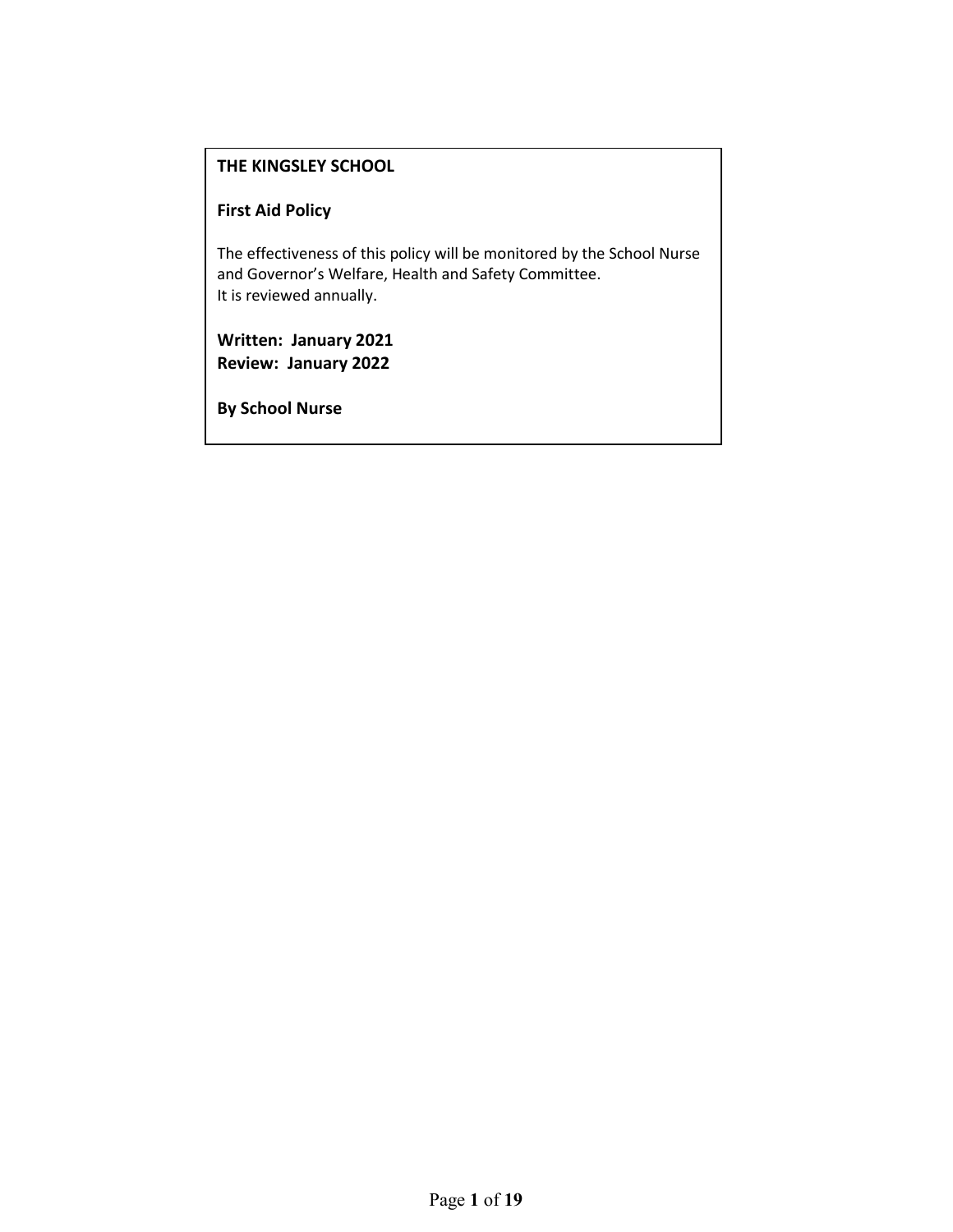# **FIRST AID PROCEDURES**

The Health and Safety (First Aid) Regulations relate to employees, but those responsible for pupils also have a duty to them under common law under the 'In loco parentis' doctrine and these procedures apply to pupils as well as visitors and employees.

Specific treatment for most injuries is not included in these procedures as it would not be possible to include all treatments or to keep up to date with changes in recommended treatments.

First Aiders are re-trained regularly and have available to them the latest guidelines from the training body through which they received their training.

# **FIRST AIDERS (see appendix 1 for list of qualified first aiders)**

There must be at least one qualified person at each school site when children are present. In Early Years Foundation Stage (EYFS) the requirement is a Paediatric First Aid Qualification and this extends to accompanying children on all outings. The need to provide first aid cover throughout not only the pupils' day but also that of school staff has been taken into account.

The required number and distribution of First Aiders within the school has been assessed with the Health and Safety Advisor on the basis of the activities carried out in various departments, the geographical distribution of the school population, including after school care and school trips, and in line with statutory framework. Staff working in remote locations(e.g. P.E and Ground Staff), are advised to have a mobile phone with them in case of emergency.

Provision is made in the budget to train First Aiders and to re-test existing First Aiders as required, at present 3 yearly. At this moment there are approximately 43 qualified First Aiders, 8 holding the Paediatric First Aid certificate and a Registered Nurse, this fluctuates with staff changes, but up to date notices are with each first aid box, in the Main School and Preparatory School Offices and in all staffrooms giving details of First Aiders and their area of work.

All first aiders are trained in resuscitation in cardiac arrest and the safe and correct use an Automated External Defibrillator (AED). The AED is situated in the Hall Foyer in Senior School, and is checked regularly.

# **FIRST AID ROOM**

First aid rooms with basic medical facilities are located on the ground floor of the Senior School and Prep School. The School Nurse is based in the Senior School from 08.15 – 13.15 and 14.15 – 4.00pm. These times may vary due to service demand.

### **FIRST AID BOXES**

Boxes are found on all sites - see Appendix 2 for Location. All boxes are checked regularly by the School Nurse. First Aid boxes in the minibuses are checked by the appointed bus drivers, and annually by the School Nurse. Other school staff who have used first aid supplies, may obtain items from the School Nurse as contents of boxes should be replaced as soon as items are used.

First Aid supplies for school trips are available from the School Nurse.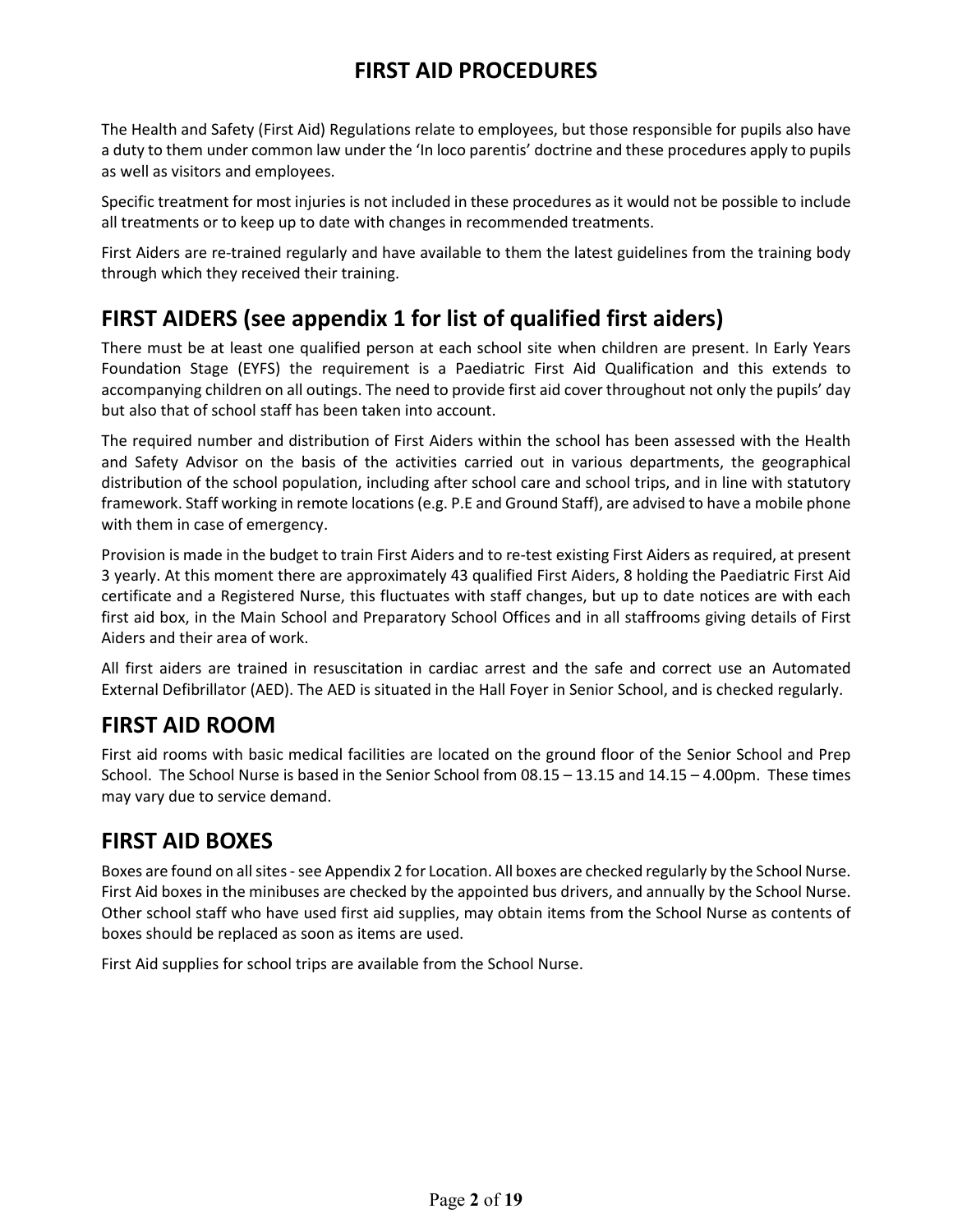# **REPORTING HEALTH ISSUES TO PARENTS**

All first aid is recorded in an accident report book and a carbon copy is sent home. Treatment by the Nurse is recorded confidentially on iSAMS and emails are sent home to parents explaining treatment administered. Accident report books are in Senior and Preparatory school main offices, and in PE first aid bags. All parents are notified immediately by the school nurse, or first aider in her absence, for all but minor injuries.

# **REPORTING ACCIDENTS TO SENIOR MANAGEMENT**

Incidents (NB an incident is an event which had the potential to cause harm or did cause harm), should be reported to the Head following the procedures laid down in the school procedures for 'Reporting Incidents and Investigating Accidents'.

All first aid boxes have, next to them, copies of accident/incident report forms which **must** be completed each time an accident/incident or near miss occurs which involves a pupil. In the event of a member of staff or visitor sustaining an injury or involved in a near miss/incident the staff accident book which complies with the Data Protection Act must be completed. Copies of these can be found in all staff rooms, and the school offices.

The Head teacher, the Head of the Preparatory School (including Early Years and Foundation Stage) and the secretarial staff MUST be kept informed of the current situation in all circumstances where a more serious accident has occurred.

Prior to each Welfare, Health and Safety Committee Meeting notes are made, of all but the most trivial accidents reported, for discussion at the meeting. This information is used solely to pinpoint procedures and environmental conditions in need of improvement.

# **REPORTING INCIDENTS**

Incidents (NB an incident is an event which had the potential to cause harm or did cause harm), other than trivial ones, should be reported to the Head following the procedures laid down in the school procedures for 'Reporting Incidents and Investigating Accidents'. A copy of all incident forms must be sent to the Head and the School Nurse.

# **REPORTING OF INJURIES, DISEASES AND DANGEROUS OCCURENCES REGULATIONS (RIDDOR 2013)**

RIDDOR is the law that requires employers, and other people in control of work premises, to report and keep records of:

- work-related accidents which cause death
- work-related accidents which cause certain serious injuries (reportable injuries)
- diagnosed cases of certain industrial diseases
- certain 'dangerous occurrences' (incidents with the potential to cause harm).

See Appendix 3 for incidents/accidents which must be reported to the HSE in accordance with the regulations, and Ofsted and Local Child Protection Agencies in line with EYFS guidelines.

### **Recording requirements**

A record of any accident, occupational disease or dangerous occurrence which requires reporting under RIDDOR; and any other occupational accident causing injuries that result in a worker being away from work or incapacitated for more than three consecutive days (not counting the day of the accident but including any weekends or other rest days) is kept by the Head teacher and the School Nurse (see appendix 3)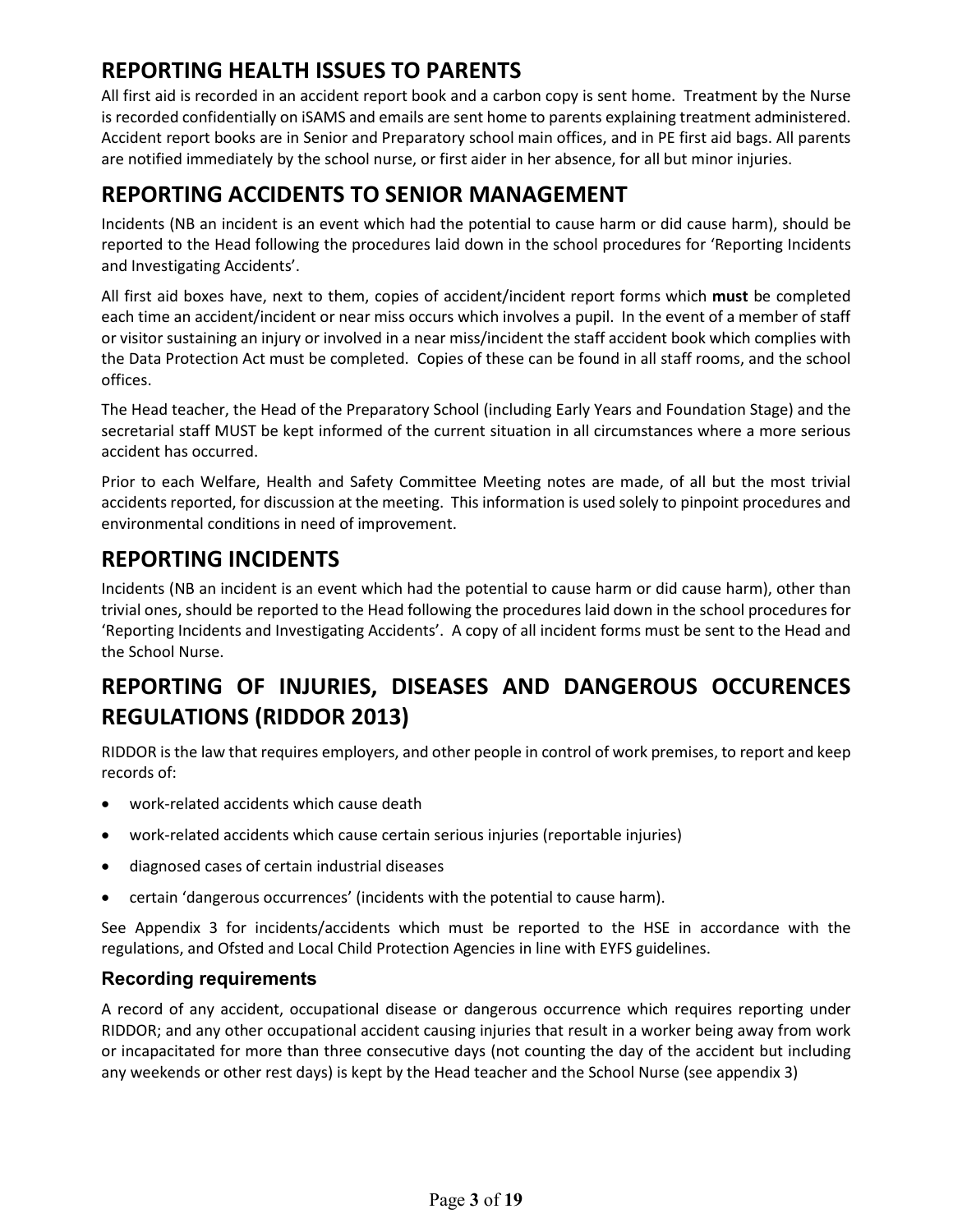# **STAFF WORKING AFTER HOURS**

Staff working after 4.00pm should contact a First Aider who can be found in the Main Office (Senior School) or Wraparound Care (Preparatory School). If a serious injury occurs an ambulance should be called immediately. Four administration/finance staff members and two site staff have first aid certificates and are available at various times during the holidays

### **STAFF WORKING WHEN NO FIRST AIDER IS PRESENT**

During the holidays all staff must sign in on the whiteboard by the Front Office. If a serious injury occurs an ambulance should be called immediately.

**ADMINISTERING FIRST AID AND TRANSMISSION OF DISEASES -** See Appendix 4 Guidance for those administering First Aid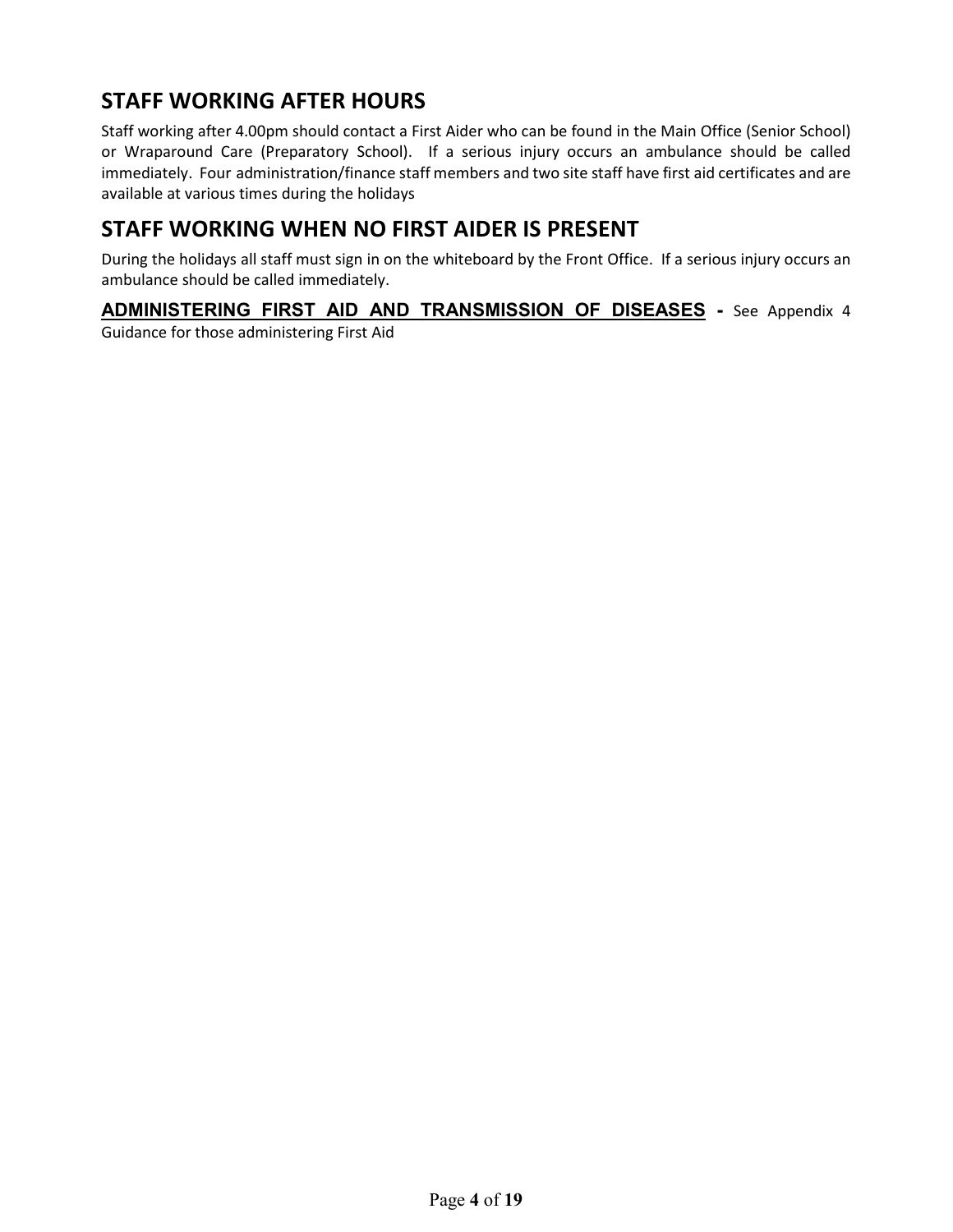### **ADMINISTRATION and SAFE STORAGE OF MEDICINES**

The School Nurse alone or a member of staff trained and designated by her are the only staff able to administer medicines. Pupils with special medical needs, for example asthma and diabetes, may require **support in self-medicating** from other staff as directed by the nurse or parents and documented in their (Healthcare/Asthma/Allergy Action Plan) – see appendix 6 'Supporting Pupils with Special Medical Needs'.

All staff **MUST** be aware of the requirements contained in these procedures. See Educational Visits Policy for the administration of medicines in situations away from school.

All medicines should be in their original container and stored safely in accordance with the product instructions. Non-prescription medicine should not be administered without consent from parents and in the Preparatory School (including EYFS) that written consent should be for each and every medicine **before**  it is administered. Medication, e.g. for pain relief, should never be administered without first checking maximum dosages and when the previous dose was taken. Parents should be informed.

A child under 16 should never be given medicines containing Aspirin unless it has been prescribed for that child by a doctor.

All medicines given must be documented and parents informed in writing. Any accidents/incidents occurring with medicines should be documented, the Head and parents informed. In the case of a serious accident/incident occurring RIDDOR should be contacted and within Preparatory School (including EYFS) Ofsted and Local Child Protection Agencies should also be contacted.

#### **Controlled Drugs**

CONTROLLED DRUGS (CD) are medications that have been prescribed by a medical professional for the use of a named individual and which, under the Misuse of Drugs Regulations (2001), must be securely stored in a non-portable container and only named staff, should have access. A CD must be strictly monitored and recorded in the Controlled Drug Register as it is used, noting the amount of drug remaining.

**Controlled Drugs must be brought to the School Nurse ONLY, by the parent/guardian and NOT by the pupil. The receipt of a CD is recorded in the CD register.**

#### **Emergency Asthma Inhaler**

From 1<sup>st</sup> October 2014 the Human Medicines (Amendment (No.2) Regulations 2014 has allowed schools to hold a salbutamol inhaler, without a prescription for use in emergencies. **It is essential that the inhaler is only used by children who have asthma and/or have been prescribed a reliever inhaler, and for whom written parental consent has been given.**

#### **Staff Medication**

Staff should only bring prescription medication on site if a current clinical need dictates, and all medicines should be stored safely. However, all EYFS staff medication, must be securely stored in the Prep School Office, and out of reach of children, at all times. Staff should seek advice from their medical practitioner or the school nurse to ensure that medication is unlikely to impair their ability to look after children properly.

**As a registered nurse, the School Nurse is personally accountable for her practice, and answerable for her actions and omissions, regardless of advice or directions from another professional. In line with the NMC (Nursing and Midwifery Council) Code - Professional standards of practice and behaviour for nurses and midwives, the registered nurse must acknowledge the limits of her professional competence and only undertake practice and accept responsibilities for those activities in which she is competent.**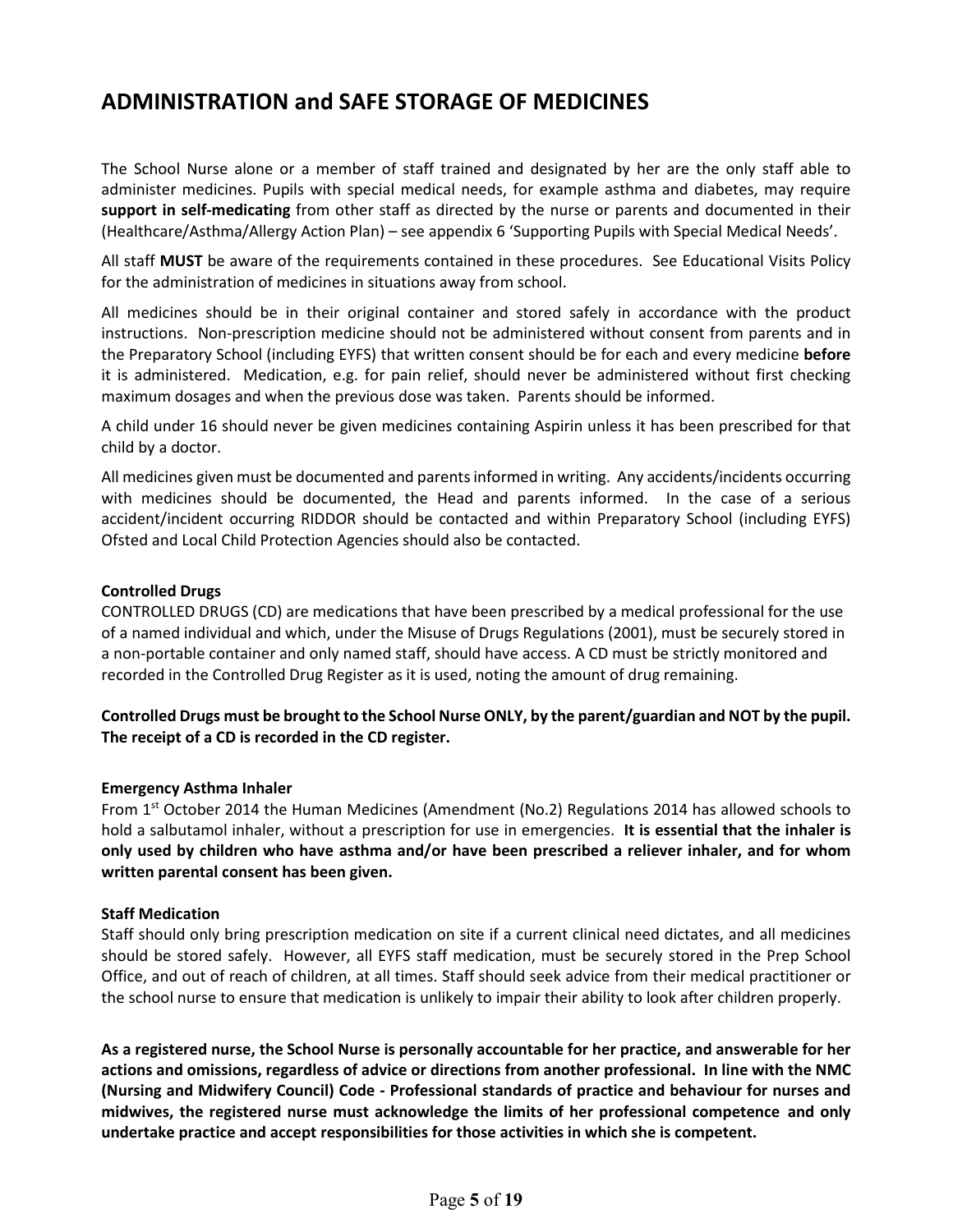# **IN CASE OF ACCIDENTS TO PERSONS ON THE PREMISES**

School staff have the duty to act in 'loco parentis' to those pupils they are supervising. ('Loco parentis' = A standard of care that would reasonably be expected of a prudent parent).

# **PUPILS VISITING THE SCHOOL NURSE**

We adhere to the 'Guidance on Infection Control in Schools and other Health Care Settings' as suggested by Public Health England and parents are provided with paper copies and access to information via the school website.

All Preparatory (including EYFS) and Senior School pupils must get permission from their teacher or the member of staff on duty to visit the School Nurse.

Senior School pupils are required to sign out in the Front Office if the Nurse is in the Prep School. On their return to the Senior School they must also sign back in.

Pupils may **NOT** be left in the First Aid room if the School Nurse or a First Aider is not present. Pupils in EYFS should be escorted by an appropriate member of staff at all times.

**When an incident/accident resulting in an injury occurs the following procedures should be followed:**

**If two members of staff are present** – One should take charge of the injured person while the other, if possible, quietly removes any children from the area and reassures them.

**If one member of staff only is present -** A pupil should be sent with clear instructions to ask another member of staff for help.

Supervising staff should deal with **minor injuries** such as bumps, grazes and cuts to pupils where they feel confident to do so.

Injured persons who are able to walk may visit the School Nurse for treatment. Unless the injury is very minor, the injured person should be accompanied by one friend.

Bravery stickers are offered to all pupils and mandatory in any accident involving a bump to the head. This alerts staff to any changes in behaviour which make be indicative of a head injury.

#### **For more serious injury or conditions**

- injured persons who are able to walk may visit the School Nurse or First Aider for treatment if this is appropriate
- If the injured person is unable to walk, the School Nurse should be called to the accident or her advice sought. If the School Nurse is unavailable a First Aider should be called.
- A detailed record of the incident will be kept by the School Nurse (or First Aider)
- She/they will use their discretion as to whether to contact parents of injured pupils immediately, but an incident report slip will be sent home after any injury/illness
- She/they will use their discretion as to whether further treatment is required, and, if so put it into action

In case of **serious injury or life threatening conditions** including unconsciousness, severe burns, severe bleeding, broken limbs, anaphylactic shock, serious asthma attack etc.

- an ambulance should be called immediately
- the School Nurse or First Aider should be called to the patient urgently to render immediate aid
- parents/guardians of pupils or appropriate relatives of staff will be informed immediately
- the Head of Preparatory (including EYFS) and/or Senior School will be informed immediately
- the adult in charge (whether Nurse, First Aider or other staff) will remain with the patient and pass on to the ambulance staff, details of treatment given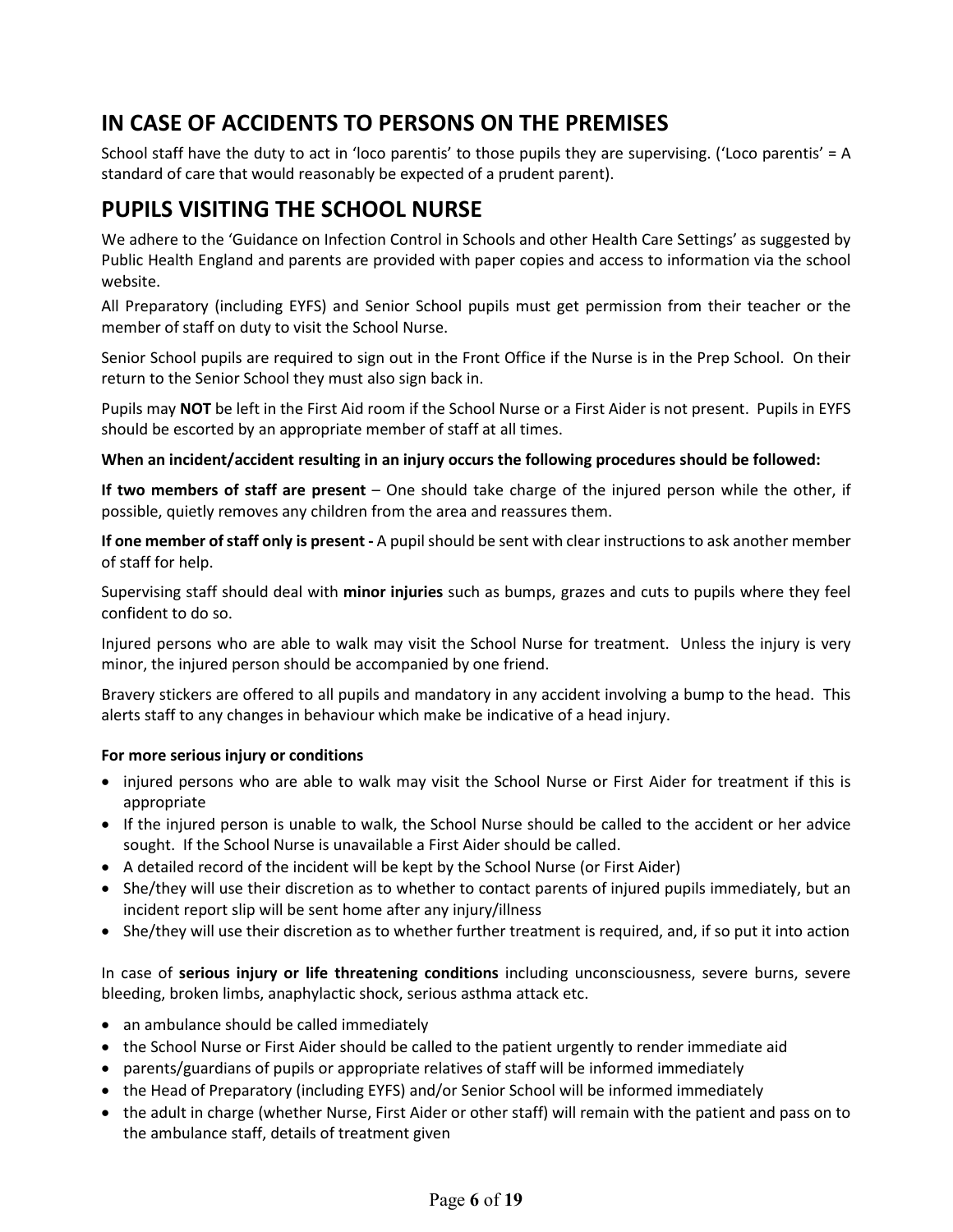• a member of staff will remain with the patient at the hospital (whether pupil, staff or visitor to school premises) until a relative arrives

# **IN THE EVENT OF THE SCHOOL NURSE'S ABSENCE**

### 1. Minor Injuries

First-aiders deal with minor injuries, for example cuts and bruises, in the usual way.

#### **2. Sickness**

If a pupil complains of feeling unwell they should be directed to their form tutor who will assess whether the pupil is able to remain in school. If the pupil is to go home, they should report to the office and ask for their parents to be called. Illness should be recorded in the Accident Report Book in the Front Office or Preparatory School Office and a copy sent home with the child to their parents.

#### **3. Intermediate Injuries**

If the first-aiders/form tutor suspects that a pupil has sustained an injury which requires further investigation, but does NOT endanger life or limb, they should contact the pupil's parents and inform them of their concern. If the parent is not able to come to school, or lives a distance away, the pupil may need to be escorted to Accident and Emergency. Contact Deputy Head Pastoral Care for Senior School, Head of Sixth Form and Head of Preparatory School (including EYFS).

#### **4. Major Injuries**

If the first aider/form tutor suspects that a pupil has sustained an injury which COULD endanger life or limb they should dial 999 and ask for an ambulance. Parents should be contacted and calmly advised of the situation. The pupil should be escorted in the ambulance by a member of staff.

**AN INCIDENT FORM IS COMPLETED FOR ALL INJURIES WHICH OCCUR AND A DUPLICATE IS SENT TO THE HEADTEACHER AS WELL AS THE SCHOOL NURSE.**

# **AFTER AN ACCIDENT – Recording details**

The member of staff dealing with an accident MUST record the details on an Incident Report Form or should be recorded in the Accident Report Book in the Front Office or Preparatory School Office and a copy sent home with the child to their parents.

The Head teacher should be informed – see school procedures on Reporting Incidents and Investigating Accidents. The Health and Safety Advisor should be contacted if further advice is required.

**EMERGENCIES ON SCHOOL TRIPS** – see Educational Visits Procedures which details action to be taken in case of emergencies occurring during school trips.

If a First Aider is present she/he should decide whether hospital treatment is required. The Trip Leader and First Aider should decide if and when parents/guardians and the school should be informed.

Staff in charge should be aware of any pre-existing medical conditions suffered by any member of the party and treatment required, if any. A member of staff must be trained to deal with conditions notified to the Trip Leader.

The Trip Leader should ensure that all incidents are recorded in detail for entry on to an Accident/Incident Report Form on return to school and are **entered in the Accident Report Book at the site where the accident occurred.**

If a serious incident occurs, as many details as possible should be recorded. **All evidence should be kept.**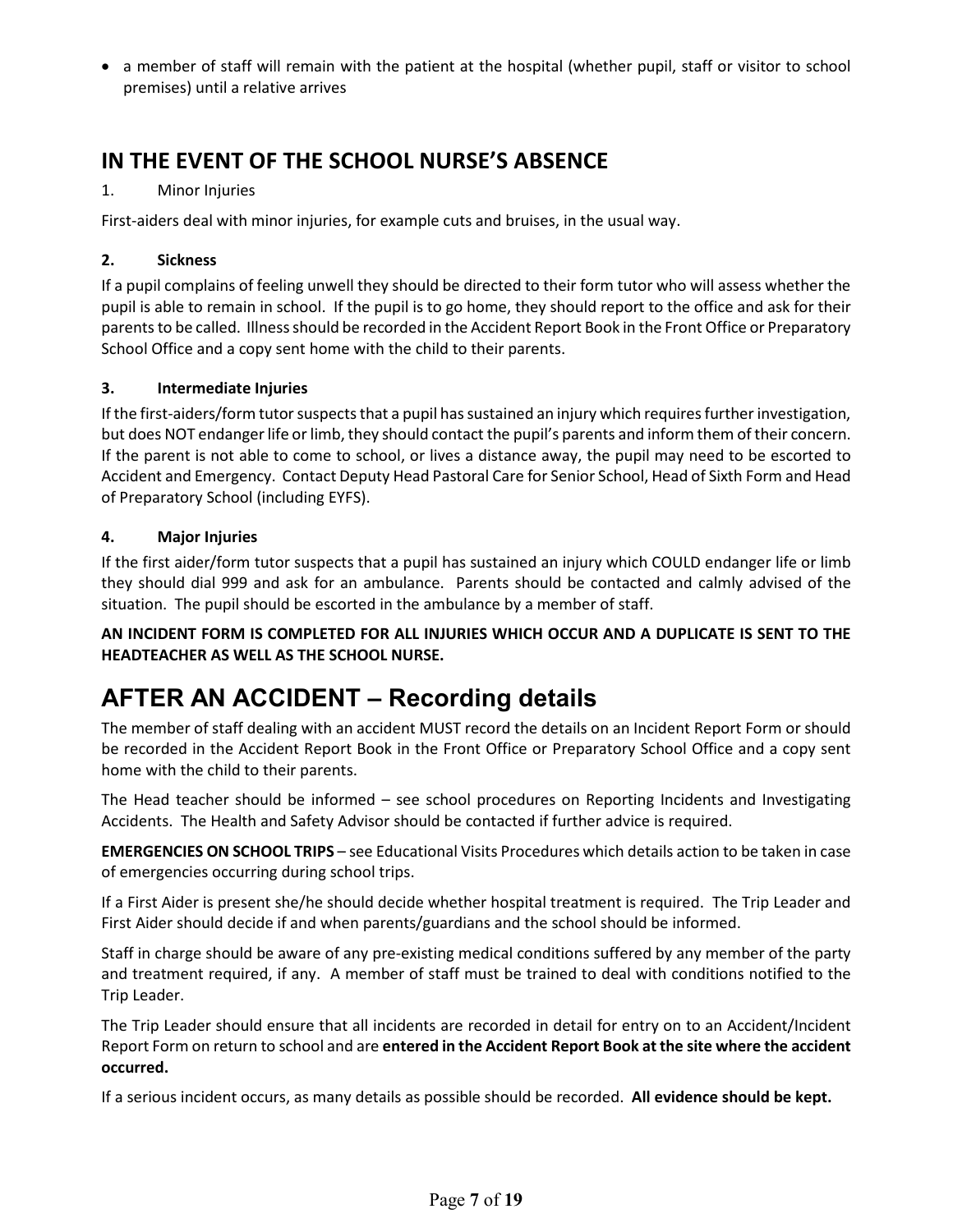### **CLEANING OF BLOOD AND BODY FLUID SPILLAGES**. (see also Appendix 4)

All spillages of blood, faeces, saliva, vomit, nasal and eye discharges should be cleaned up immediately (always wear Personal Protective Equipment).

Never use mops for cleaning up blood and body fluid spillages – use disposable paper towels. A spillage kit is available for spillages from First Aid Rooms, and all Science Prep Rooms.

### **TREATMENT FOR ANAPHALAXIS, ASTHMA, EPILEPSY, CHOKING AND BURNS – See Appendix 5**

Small posters containing this information are present in Staff Areas.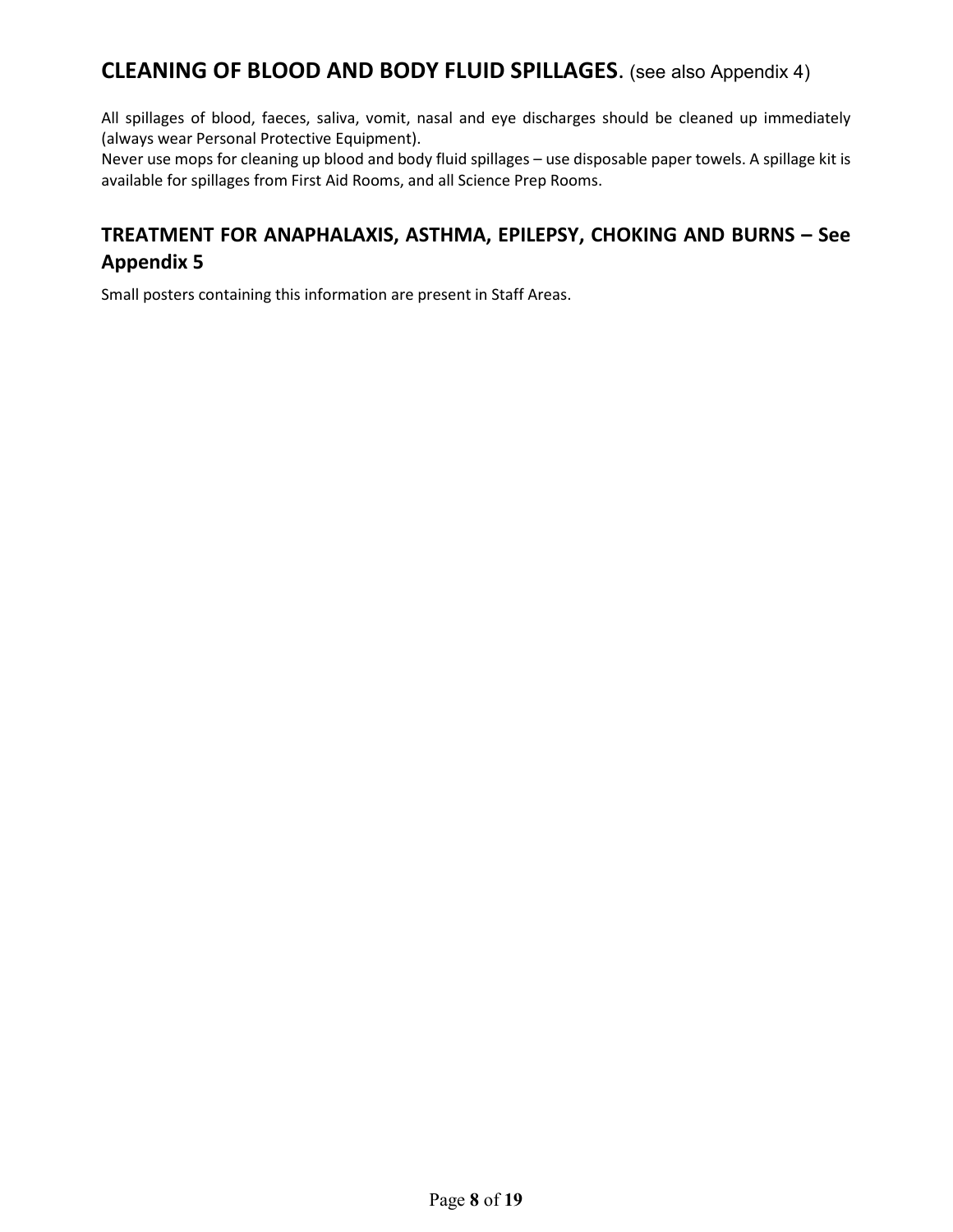# **Qualified First Aiders** \*Paediatric First aid qualification

|                             |                                     | <b>Expiry</b>              |
|-----------------------------|-------------------------------------|----------------------------|
| Ball Theresa*               | <b>School Nurse</b>                 | Deferred COVID<br>20/03/21 |
|                             | McCullough Christina<br>Deputy Head |                            |
| <b>Senior School</b>        |                                     |                            |
| Adamo Melanie               | Finance                             | 10/10/22                   |
| Ahmed Katherine             | Geography                           | 10/03/22                   |
| <b>Bates Shirley</b>        | P.E.                                | 18/03/23                   |
| <b>Biddlecombe Laura</b>    | <b>School Office</b>                | 20/11/23                   |
| Close Kate                  | PE                                  | 08/01/23                   |
| Hughes-O'Sullivan           | Food Tech/DT                        | 07/07/22                   |
| Karen                       |                                     |                            |
| Laubscher Liezl             | Maths                               | 15/04/21                   |
| Lihou Sue                   | Admin                               | 25/09/22                   |
| Mahe Melanie                | <b>MFL</b>                          | 15/04/21                   |
| <b>Martin Giles</b>         | <b>Science Tech</b>                 | 10/03/22                   |
| Rogers Emma*                | Netball coach afterschool           | 15/06/21                   |
| <b>Tudway Penelope</b>      | <b>LRC</b>                          | 11/12/23                   |
| Vallance Angela             | Performing Arts                     | 18/02/23                   |
| <b>Windsor Sophie</b>       | PE                                  | 18/01/23                   |
| 6 <sup>th</sup> Form Centre |                                     |                            |
| Partridge Carys             | History                             | 11/12/23                   |
| Macleod Karen               | 6 <sup>th</sup> Form                | 05/03/22                   |
| <b>Prep School</b>          |                                     |                            |
| <b>Adair Gill</b>           | Teaching                            | 10/03/22                   |
| <b>Bhangal Ravinder</b>     | <b>TA</b>                           | <b>Deferred Covid</b>      |
| <b>Clark Justine</b>        | Teaching                            | 15/04/21                   |
| <b>Conniff Laura</b>        | Teaching                            | 15/04/21                   |
| Domalipova Ivana            | Lunch/Wraparound                    | 10/03/22                   |
| <b>Gardner Catherine</b>    | TA / Bus Driver                     | 15/04/21                   |
| Harris Camilla *            | <b>Teaching EYFS</b>                | 16/07/23                   |
| Hayward Caroline *          | TA/EYFS                             | 16/07/23                   |
| Hoolachan Lorraine*         | Wraparound                          | 07/02/23                   |
| Lewis Kerrie *              | Admin                               | Booking deferred           |
|                             |                                     | until 19/04/21             |
| <b>Mulhall Mary</b>         | Wraparound                          | 15/04/21                   |
| Parker Katherine*           | Admin                               | Booked 11/02/21            |
| Skinner Debbie*             | Wraparound assistant                | 24/11/23                   |
| <b>Site Staff</b>           |                                     |                            |
| <b>Bastock Jerry</b>        | Site Support                        | 07/04/22                   |
| <b>Birdi Narinderpal</b>    | <b>Bus Driver</b>                   | 15/04/21                   |
| <b>Glover Anthony</b>       | <b>Bus Driver</b>                   | 15/04/21                   |
| <b>Green Steve</b>          | Site Support                        | 07/04/22                   |
| Hobson David                | <b>Bus Driver</b>                   | 29/01/24                   |
| Kennedy Janice              | <b>Bus Driver</b>                   | 15/04/21                   |
| Lally Mohinder              | <b>Bus Driver</b>                   | 20/10/22                   |
| Maindonald Nigel            | <b>Bus Driver</b>                   | 20/10/22                   |
| Mather Maureen              | <b>Bus Driver</b>                   | 15/04/21                   |
| Miller Lesley               | <b>Bus Driver</b>                   | 20/10/22                   |
| Ramsden Michael             | <b>Bus Driver</b>                   | 07/04/22                   |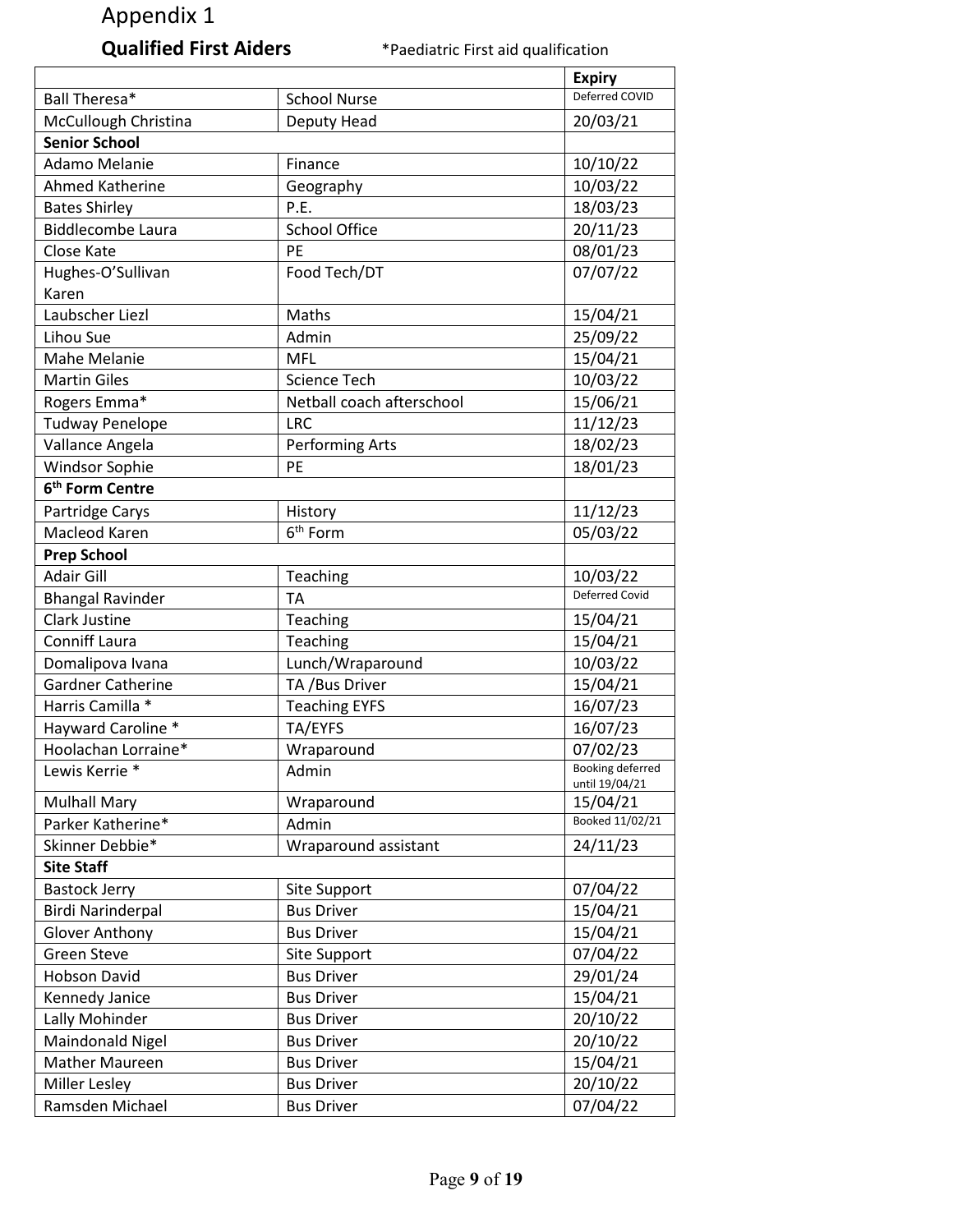# **Location of First Aid Boxes –**

#### **Sixth Form:**

| <b>Ground Floor</b><br>Food Technology + burns kit<br>Science Lab + eye wash | <b>First Floor</b> | <b>Staff Room</b>    |
|------------------------------------------------------------------------------|--------------------|----------------------|
| <b>Fitness Suite</b>                                                         |                    |                      |
| <b>Senior School:</b>                                                        |                    |                      |
| <b>Ground Floor</b><br><b>Front Office</b>                                   |                    |                      |
| Food Technology                                                              |                    |                      |
| DT Room + eye wash                                                           |                    |                      |
| <b>Textiles</b>                                                              |                    |                      |
| Art Room eye wash                                                            |                    |                      |
| Hall foyer                                                                   |                    |                      |
| Lower Lab                                                                    |                    |                      |
| <b>First Floor</b>                                                           |                    |                      |
| Science Prep Room + eye wash                                                 |                    | Staff Room (outside) |
| <b>Preparatory School (including EYFS):</b>                                  |                    |                      |

#### **Ground Floor**

Prep School Office Innovation Centre Kitchen + burns kit EYFS x 2 portable Wraparound care

### **Playing Field**

Kitchen

**Minibuses (10) Personal Boxes (1) Sports Kits** – **(6)**

– further bags available from School Nurse for day trips and residential trips as required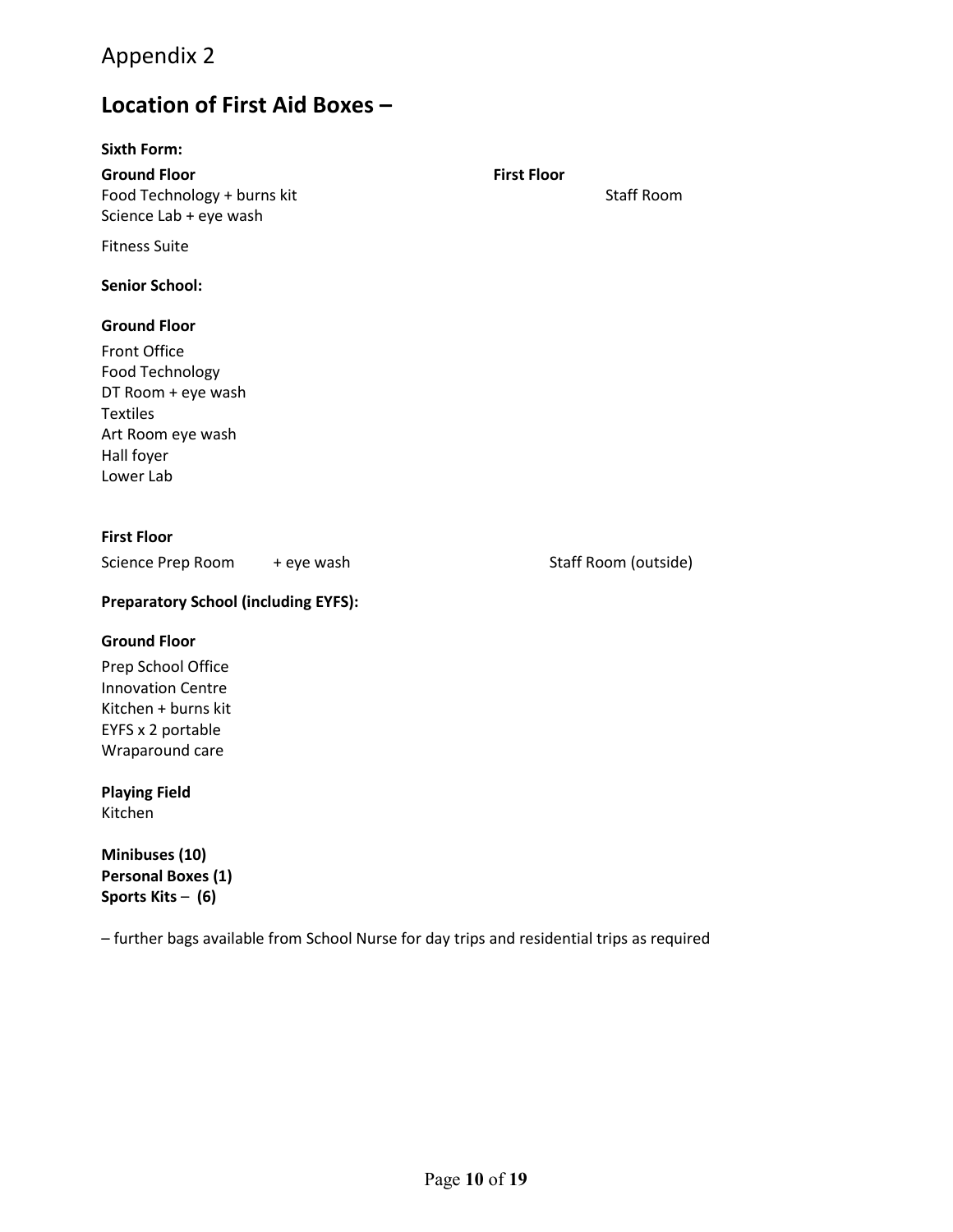### **RIDDOR**

### **Types of reportable injury**

### **Deaths**

All deaths to workers and non-workers must be reported if they arise from a work related accident, including an act of physical violence to a worker. Suicides are not reportable, as the death does not result from a workrelated accident.

#### **Specified injuries to workers**

- a fracture, other than to fingers, thumbs and toes;
- amputation of an arm, hand, finger, thumb, leg, foot or toe;
- permanent loss of sight or reduction of sight;
- crush injuries leading to internal organ damage;
- serious burns (covering more than 10% of the body, or damaging the eyes,
- respiratory system or other vital organs);
- scalping (separation of skin from the head) which require hospital treatment;
- unconsciousness caused by head injury or asphyxia;
- any other injury arising from working in an enclosed space, which leads to
- hypothermia, heat-induced illness or requires resuscitation or admittance to
- hospital for more than 24 hours.

#### **Over-seven-day injuries to workers**

This is where an employee, or self-employed person, is away from work or unable to perform their normal work duties for more than seven consecutive days (not counting the day of the accident).

#### **Injuries to non-workers**

Work-related accidents involving members of the public or people who are not at work must be reported if a person is injured, and is taken from the scene of the accident to hospital for treatment to that injury. There is no requirement to establish what hospital treatment was actually provided, and no need to report incidents where people are taken to hospital purely as a precaution when no injury is apparent. If the accident occurred at a hospital, the report only needs to be made if the injury is a 'specified injury' (see above).

#### **Reportable occupational diseases**

Employers and self-employed people must report diagnoses of certain occupational diseases, where these are likely to have been caused or made worse by their work. These diseases include (regulations 8 and 9):

- carpal tunnel syndrome
- severe cramp of the hand or forearm
- occupational dermatitis
- hand-arm vibration syndrome
- occupational asthma
- tendonitis or tenosynovitis of the hand or forearm
- any occupational cancer
- any disease attributed to an occupational exposure to a biological agent

#### **Reportable dangerous occurrences**

Dangerous occurrences are certain, specified 'near-miss' events (incidents with the potential to cause harm.) Not all such events require reporting. There are 27 categories of dangerous occurrences that are relevant to most workplaces. For example:

• the collapse, overturning or failure of load-bearing parts of lifts and lifting equipment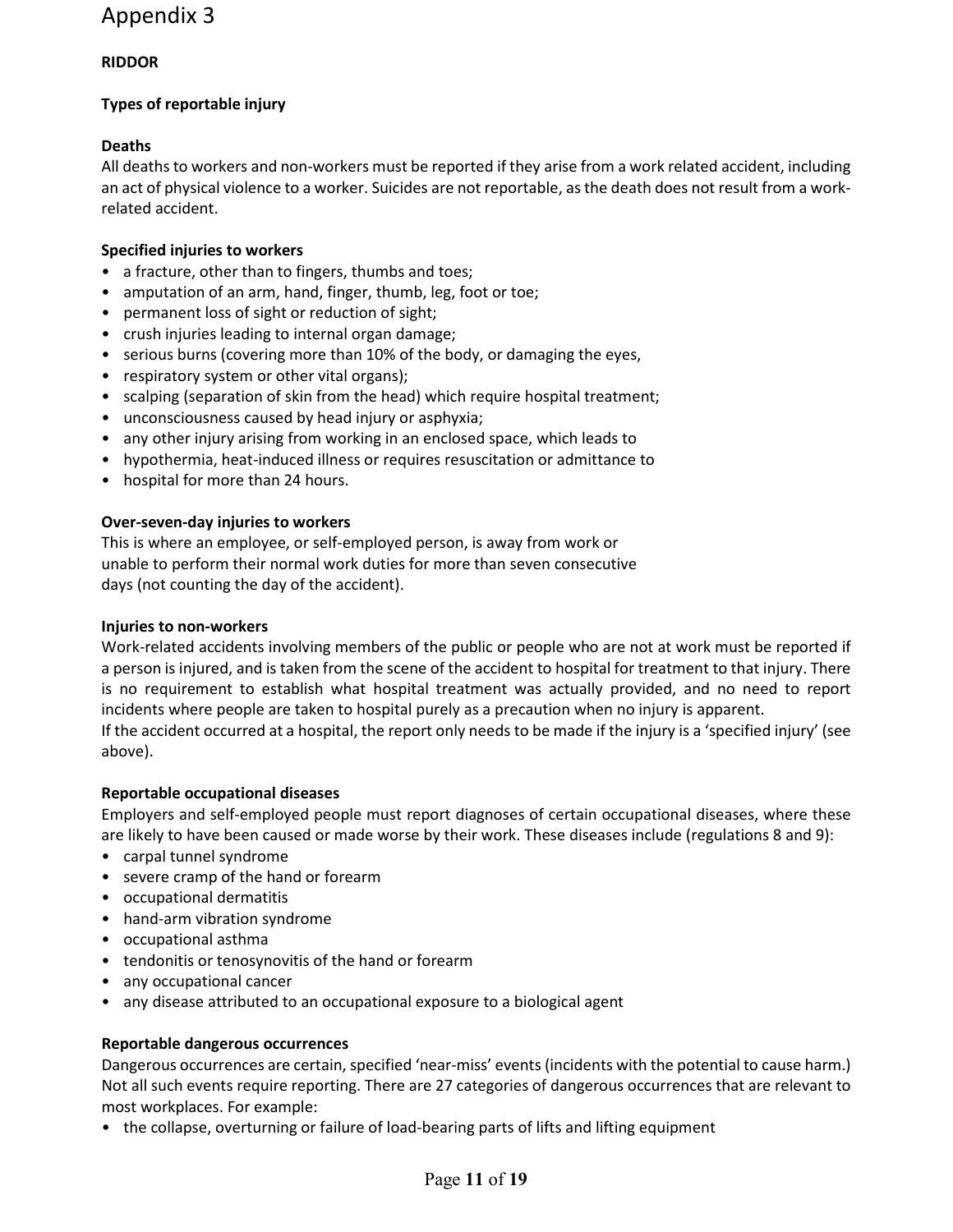- plant or equipment coming into contact with overhead power lines
- explosions or fires causing work to be stopped for more than 24 hours

#### **Recording requirements**

Records of incidents covered by RIDDOR are also important. They ensure that you collect sufficient information to allow you to properly manage health and safety risks. This information is a valuable management tool that can be used as an aid to risk assessment, helping to develop solutions to potential risks. In this way, records also help to prevent injuries and ill health, and control costs from accidental loss.

You must keep a record of:

Any accident, occupational disease or dangerous occurrence which requires reporting under RIDDOR; and any other occupational accident causing injuries that result in a worker being away from work or incapacitated for more than three consecutive days (not counting the day of the accident but including any weekends or other rest days). You do not have to report over-three-day injuries, unless the incapacitation period goes on to exceed seven days.

**If you are an employer who has to keep an accident book, the record you make in this will be enough.** You must produce RIDDOR records when asked by HSE, local authority or ORR inspectors.

**All incidents can be reported online but a telephone service remains for reporting fatal and specified injuries only. Call the Incident Contact Centre on 0345 300 9923 (opening hours Monday to Friday 8.30 am to 5 pm)**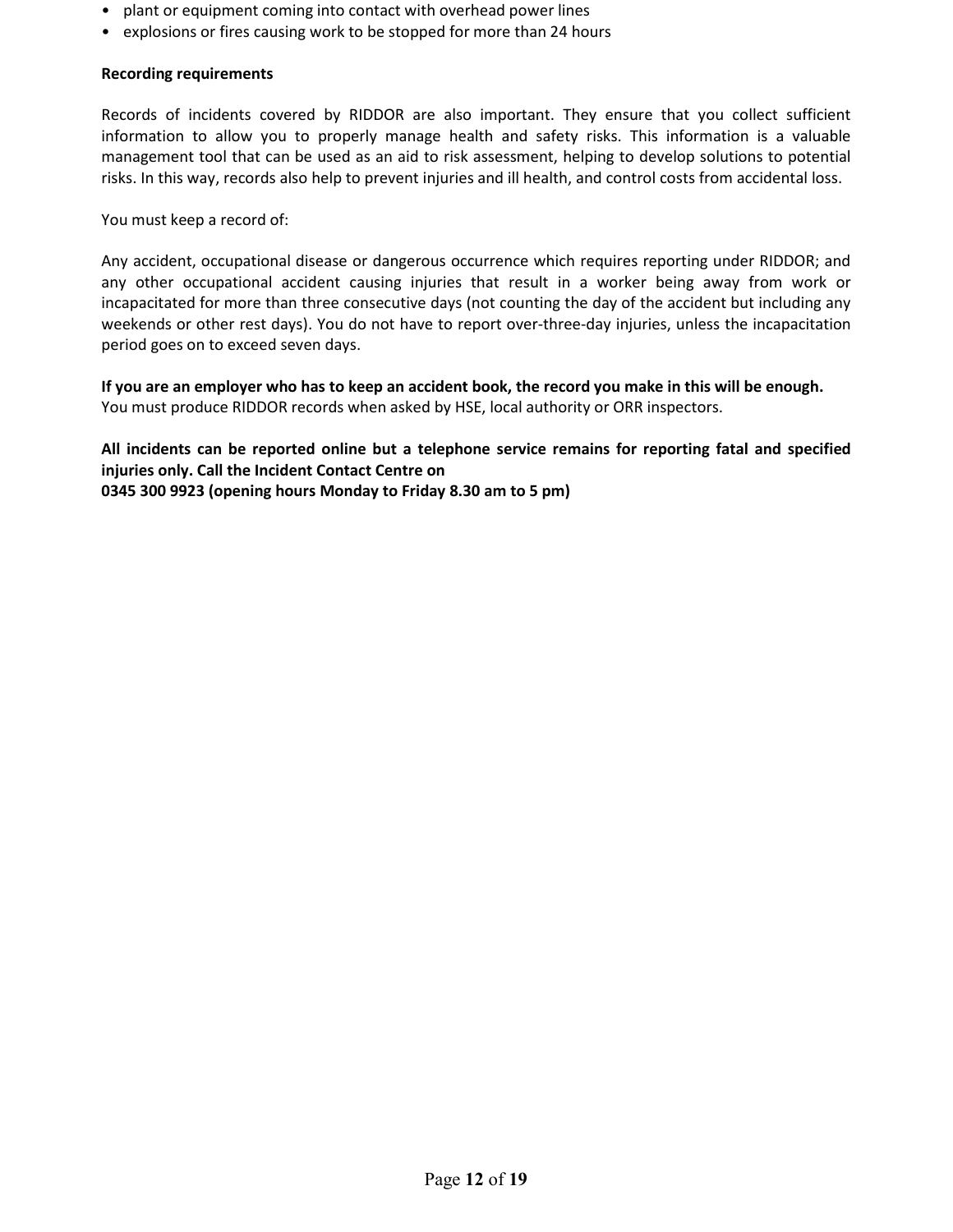# **GUIDANCE TO THOSE RENDERING FIRST AID**

NB an entry **MUST** be made in the Accident Report Book each time first aid is administered as this entry provides a record of treatment given.

#### **For their own protection and the protection of the patient the following precautions should be taken:**

• unless it cannot possible be avoided, no member of staff should administer first aid without a witness, who should, preferably be another member of staff

Owing to the possibility of patients being infected with HIV or Hepatitis, particular care must be taken when dealing with bleeding or other cases of spillage of bodily fluid.

- First Aiders should wash their hands before **and** after giving first aid
- First Aiders should wear disposable gloves if they have any cuts to their hands
- If disposable gloves are worn the hands should be washed after first aid is given, first with the gloves on and then again after the gloves are discarded
- Any splashes of blood from another person on the skin, eyes or mouth should be washed off with copious amounts of water

There is no reason not to give mouth to mouth resuscitation for fear of being infected with HIV but first aiders are equipped with a recuciaid.

First aid boxes contain a resuciad and disposable gloves.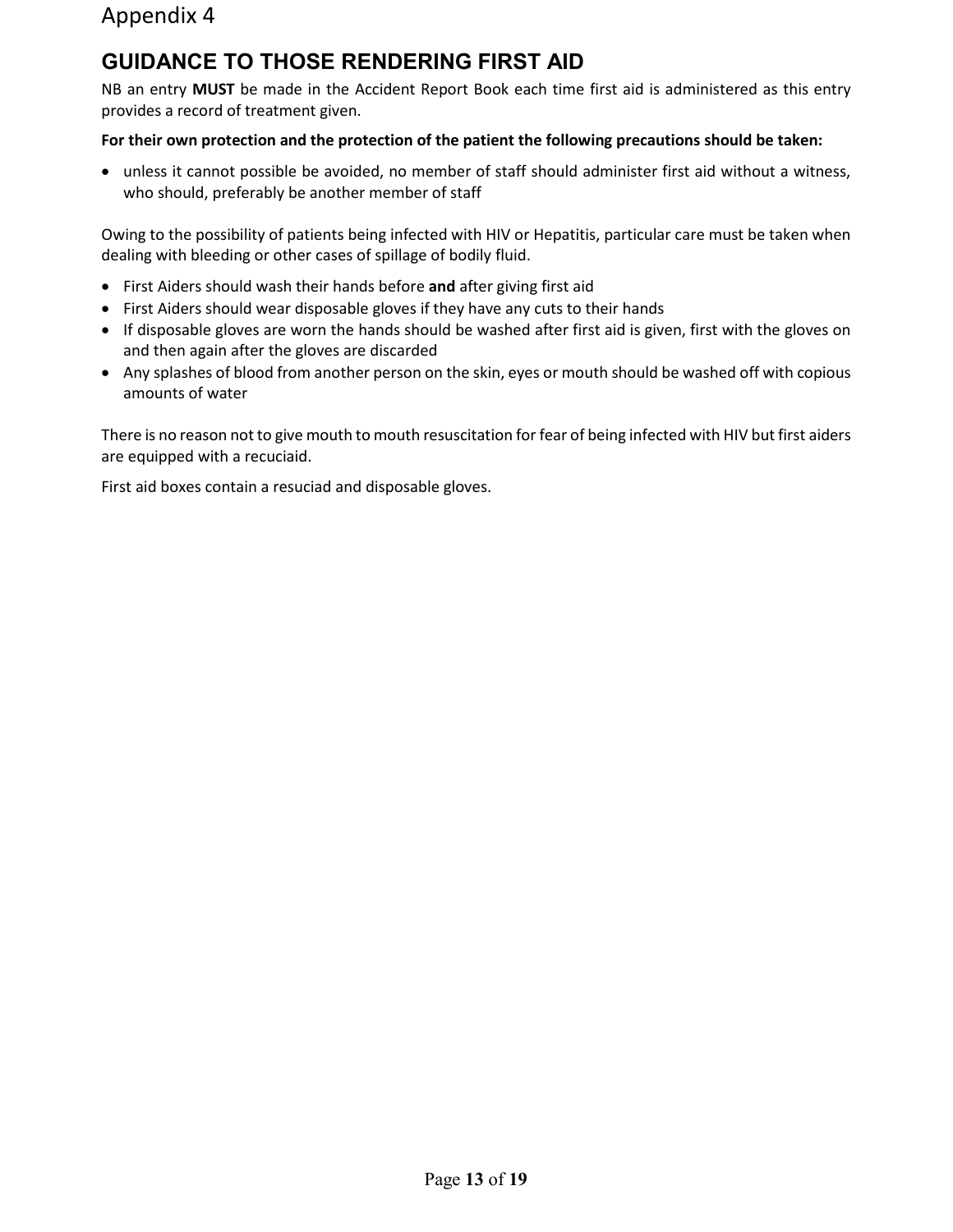### **Treatment of Anaphylaxis, Asthma, Head Injury, Epilepsy, Diabetes, Choking and Scalding**

**ANAPHALAXIS:** Named Pupil Auto Adrenalin Injectors (AAI), named antihistamine, and named Allergy Action Plans are stored in the shelf unit just inside the Nurse's office. Pupils also carry their own AAI.

#### **Signs and Symptoms:**

Pallor, sweating and limpness, breathing difficulty, grey/blue colour, nausea and vomiting, swelling to face and neck. Skin may develop itchy wheals.

Coma and death may follow in the most severe cases.

#### **Action**

- keep calm
- lie patient on side and loosen tight clothing
- if reaction severe, administer Adrenaline (AAI)
- send for ambulance immediately
- if heart stops beating and breathing stops commence Cardio-Pulmonary Resuscitation (CPR)

**ASTHMA:** Emergency salbutamol asthma Inhaler and pupil list is stored in the shelf unit just inside the Nurse's office and in PE first aid bags. In line with the Human Medicines (Amendment) (No.2) Regulations 2014 emergency salbutamol asthma inhalers are only to be used by children who have a diagnosis of asthma. Documentation is required for all usage.

#### **Signs and Symptoms:**

Cough (especially after exertion), breathing cold air, a cold, wheezing and tightness of chest

#### **Acute Attack – Action**

- keep calm
- use usual reliever inhaler
- if no improvement after five minutes get medical help
- continue giving puffs of inhaler until medical help arrives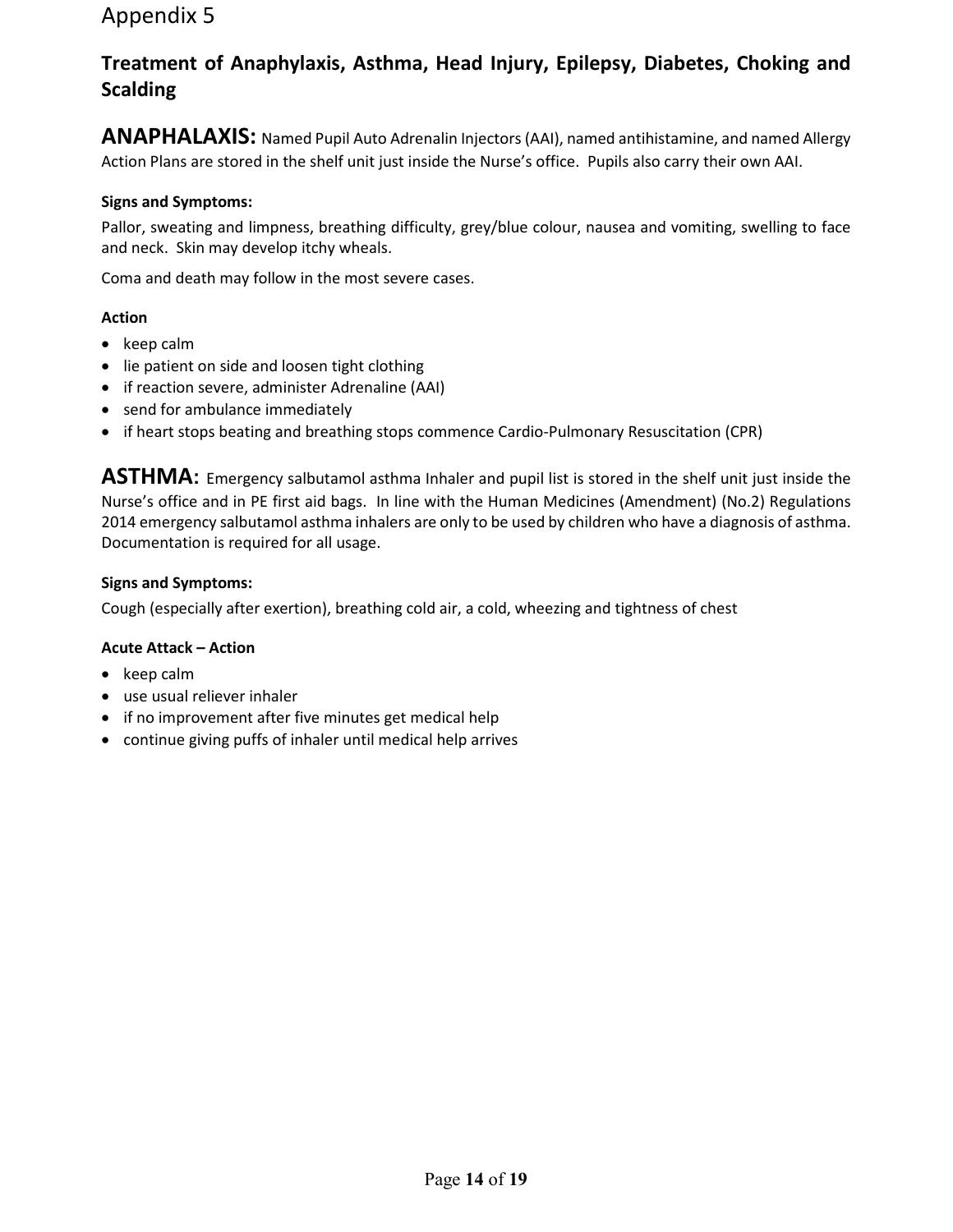### **HEAD/FACIAL INJURIES**

The school nurse must be contacted when a pupil sustains a bump to the head or face, due to the concerns around the hidden aspects of head injuries. The injury may not have seemed particularly severe at the time but symptoms can be delayed. The brain can be affected by a blow anywhere on the head, not only areas covered by hair.

If after a head injury a child is/remains unconscious or has a seizure, an ambulance should be called immediately and the parents contacted. If a child suffers from any of the following symptoms medical advice must be sought and should be taken to see either their GP or to A&E by the parents or by school staff.

- Loss of consciousness
- Vomiting
- Sleepiness
- Seizure or abnormal limb movements
- Persisting dizziness or difficulty walking
- Strange behaviour or confused speech

Children may appear well immediately after sustaining a head injury but show signs of complications later in the day. School staff must remain vigilant and take the appropriate action if the child develops a problem.

If a child sustains a head injury whilst at school, the following information should be recorded from any witness.

- Was the child behaving in an unusual way before the injury?
- What happened to cause the injury?
- If they fell, how far did they fall?
- What did they hit their head against?
- Did the child lose consciousness? If so, for how long?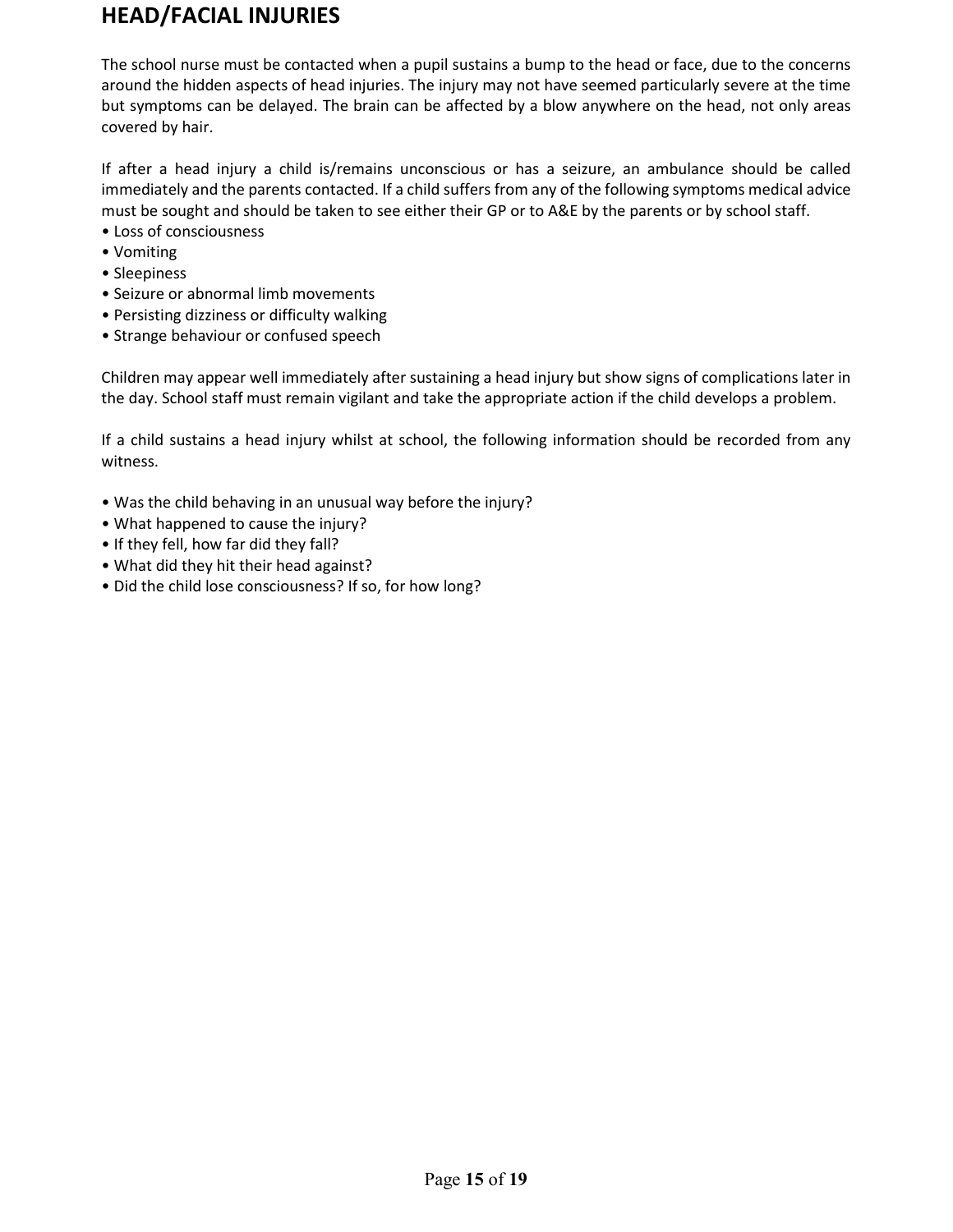### **EPILEPSY: Signs and Symptoms:**

**Tonic-Clonic seizures:** The person loses consciousness, the body stiffens, then falls to the ground, if standing. This is followed by jerking movements. A blue tinge around the mouth is likely. This is due to irregular breathing. Loss of bladder and/or bowel control may occur. After a minute or two the jerking movements should stop and consciousness may slowly return.

#### **Action**

- Protect the person from injury (remove harmful objects from nearby)
- Cushion their head
- Look for an epilepsy identity card or identity jewellery
- Aid breathing by gently placing them in the recovery position once the seizure has finished

#### **Don't...**

- Restrain the person
- Put anything in the person's mouth
- Try to move the person unless they are in danger
- Give the person anything to eat or drink until they are fully recovered
- Attempt to bring them round
- Act in a way that could frighten them, such as making abrupt movements or shouting at them
- Assume the person is aware of what is happening, or what has happened

**Simple partial seizures:** Twitching, numbness, sweating, dizziness or nausea; disturbances to hearing, vision, smell or taste; a strong sense of déjà vu.

**Complex partial seizures:** Plucking at clothes, smacking lips, swallowing repeatedly or wandering around. The person is not aware of their surroundings or of what they are doing.

**Absence seizures:** The person may appear to be daydreaming or switching off. They are momentarily unconscious and totally unaware of what is happening around them.

#### **Action**

- Guide the person from danger
- Look for an epilepsy identity card or identity jewellery
- Stay with the person until recovery is complete
- Be calmly reassuring
- Explain anything that they may have missed

#### **Don't...**

- Restrain the person
- Act in a way that could frighten them, such as making abrupt movements or shouting at them
- Assume the person is aware of what is happening, or what has happened
- Give the person anything to eat or drink until they are fully recovered
- Attempt to bring them round

#### **Call for an ambulance if...**

- You know it is the person's first seizure
- The seizure continues for more than five minutes
- One tonic-clonic seizure follows another without the person regaining consciousness between seizures
- The person is injured during the seizure
- You believe the person needs urgent medical attention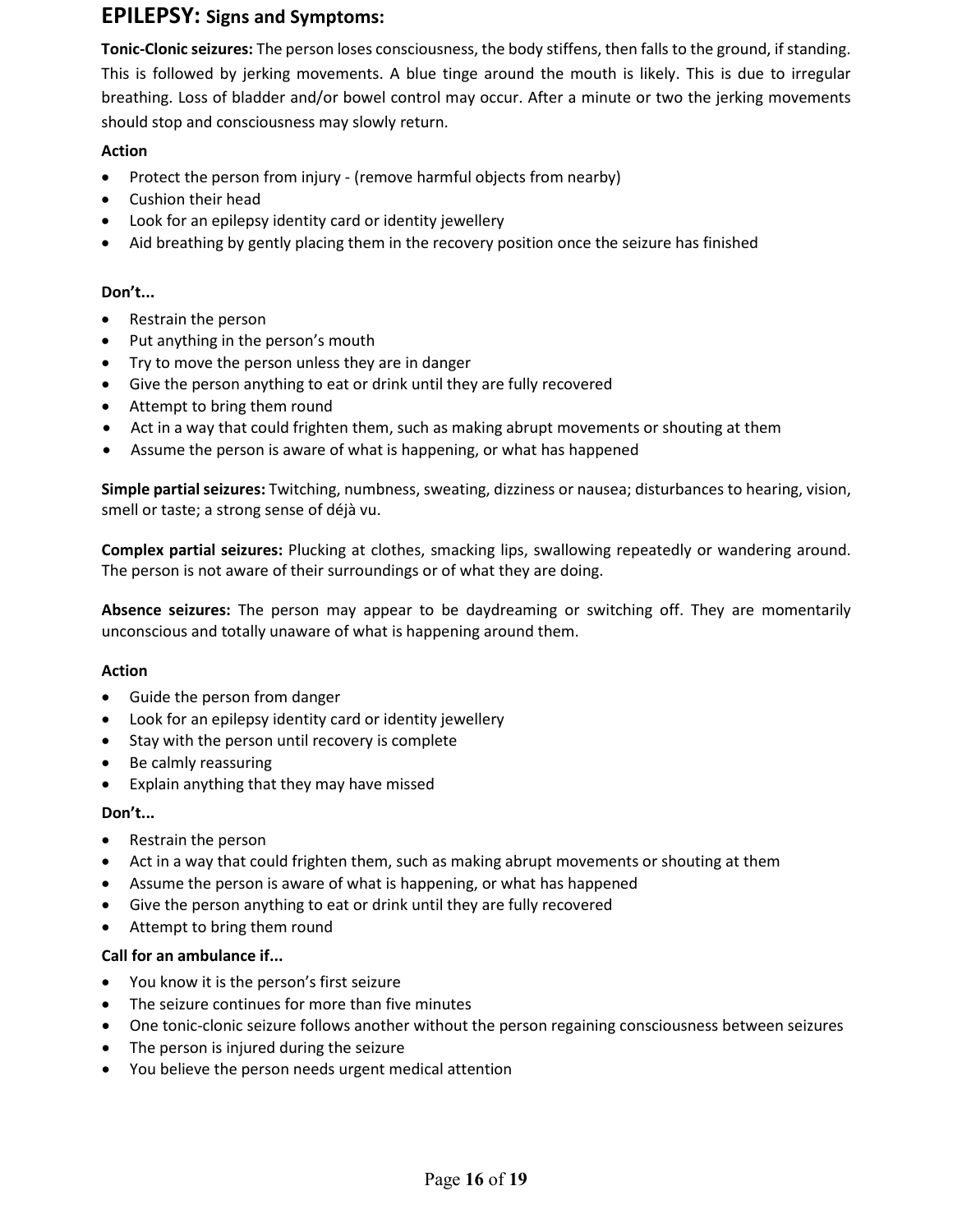### **DIABETES**

### **HYPERGLYCAEMIA: Signs and Symptoms:**

Warm, dry skin; rapid pulse and breathing. Fruity/sweet breath and excessive thirst. If untreated, drowsiness then unconsciousness. NB: Usually, the casualty will drift into this state over a few days.

### **Action – DIAL 999 for URGENT REMOVAL OF THE CASUALTY TO HOPITAL. Maintain airway**

### **HYPOGLYCAEMIA: Signs and Symptoms:**

Usually a history of diabetes and casualty may recognise the onset.

- Weakness, faintness, or hunger.
- Strange actions or behaviour; may seem confused.
- sweating and cold clammy skin.
- Deteriorating level of response.

### **Action –**

- Raise the sugar content of the blood by giving sugary drink, sugar lump, chocolate or other sweet food. **NB If consciousness is impaired DO NOT GIVE ANYTHING TO EAT OR DRINK**
- If response is quick give more food or drink and encourage to rest until feeling better.
- If consciousness is impaired Dial 999 for an ambulance. **Maintain airway**

### **CHOKING: Signs and Symptoms:**

Difficulty in speaking, difficulty in breathing, casualty may go red then blue in the face, casualty may point at or grasp their throat.

#### **Action**

- reassure casualty
- remove any visible and easily grasped object from the mouth
- DO NOT TRY TO REMOVE ANY OBJECT IF THERE IS ANY DANGER THAT IT MIGHT BE PUSHED DOWN THE THROAT
- bend casualty forward with head lower than chest
- slap up to five times between the shoulder blades
- see if the obstruction can now be removed
- if not, try up to five abdominal thrusts: stand behind casualty, interlock hands below the rib cage

pull sharply inward and upwards

• if this does not work dial 999 and continue sequence of back slaps and abdominal thrusts

# **SCALDING**

#### **Action:**

- Reassure casualty
- Hold affected area under cold water for at least 10 minutes
- Remove jewellery, watches etc. as swelling may occur
- Cover area with sterile dressing or any clean non-fluffy material to prevent infection
- If the scald covers an area greater than the size of a ten pence piece, seek medical help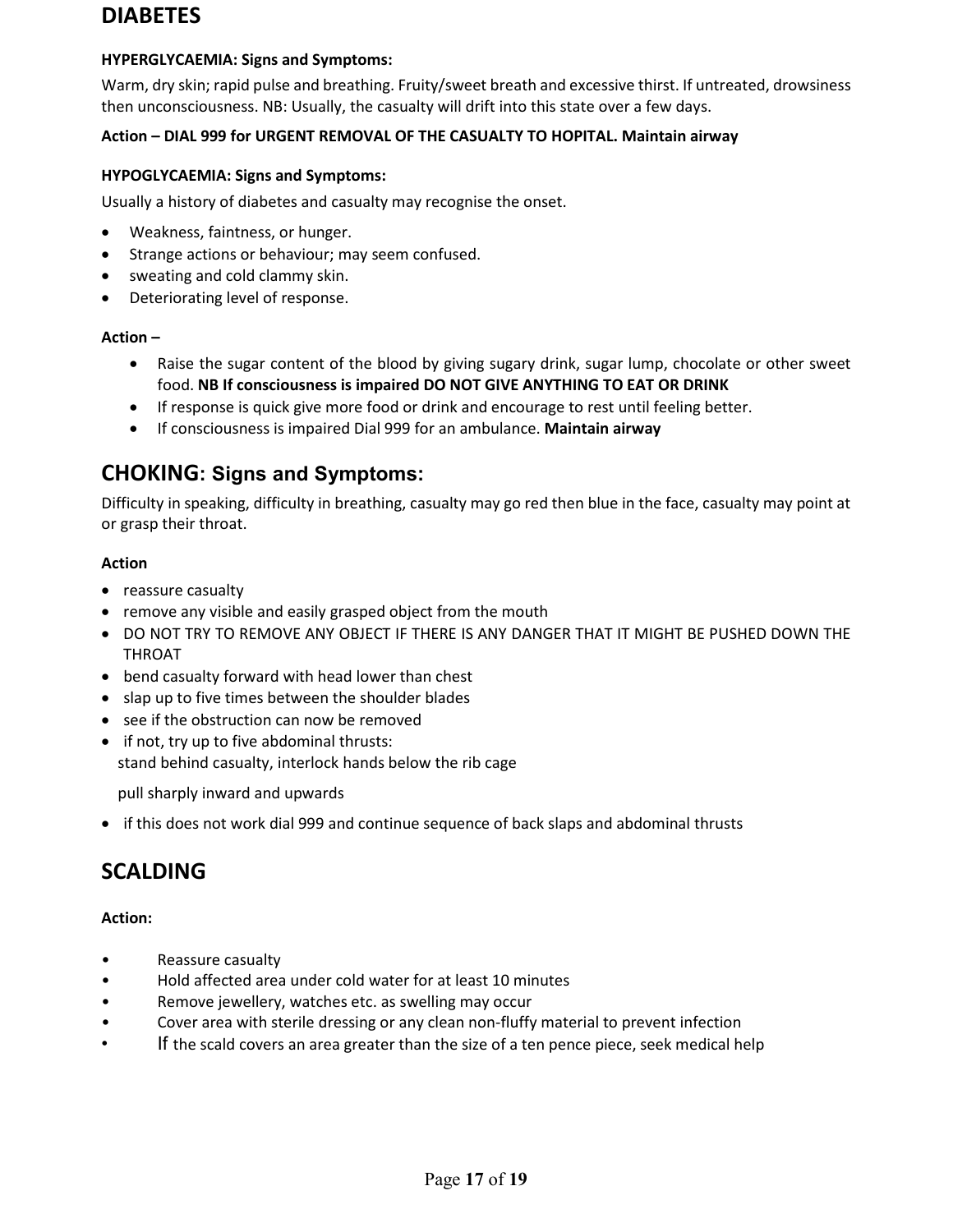### **SUPPORTING PUPILS WITH MEDICAL NEEDS**

### **Pupils with medical needs fall into two groups**

- Those with short term needs e.g. finishing a course of antibiotics or those pupils requiring nonprescription medication.
- Those with long term needs e.g. Asthma, Diabetes, Epilepsy, Anaphylaxis

### *SHORT TERM NEEDS*

- Parents are responsible for ensuring that their child is well enough to attend school within the guidance on Infection Control in Schools which they have received from the School Nurse.
- Parents are responsible for informing the school of the pupil's medical needs on the confidential medical form which is completed on admission. The school nurse will be kept updated of changes in health related information by parents through the year, and they will sign and return a health data collection form annually.
- Parents of pupils in Senior School are invited to give permission for the School Nurse to give prescription and non-prescription medication to their daughter.
- Doses of regular medication should be timed to avoid school time if possible. If this is not possible all medicines should be handed to the School Nurse. Medicines should be clearly labelled and in the container in which they were originally dispensed.
- A record will be kept of all medicines administered.
- Parents are responsible for ensuring that all medication is collected at the end of each term and disposed of correctly.

#### *LONG TERM NEEDS*

• Parents should provide sufficient information about the pupil's condition and care needed at school to enable an agreement to be made on how best to meet any specific medical needs.